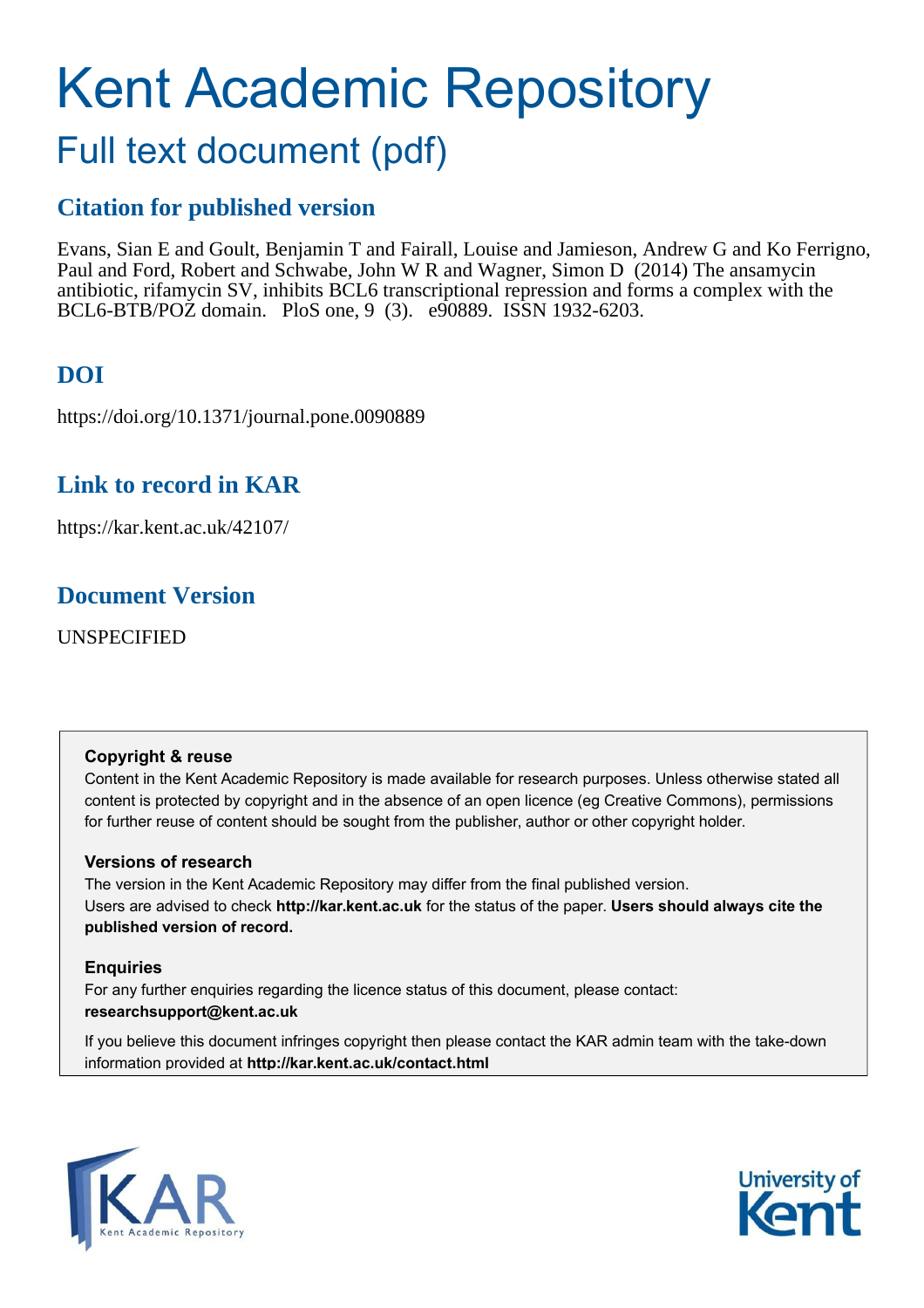# The Ansamycin Antibiotic, Rifamycin SV, Inhibits BCL6 Transcriptional Repression and Forms a Complex with the BCL6-BTB/POZ Domain

#### Sian E. Evans<sup>1,2</sup>, Benjamin T. Goult<sup>1</sup>, Louise Fairall<sup>1</sup>, Andrew G. Jamieson<sup>3</sup>, Paul Ko Ferrigno<sup>4¤</sup>, Robert Ford $^{4n}$ , John W. R. Schwabe $^1$ , Simon D. Wagner $^{2\ast}$

1 Department of Biochemistry, University of Leicester, Leicester, United Kingdom, 2Department of Cancer Studies and Molecular Medicine and MRC Toxicology Unit, University of Leicester, Leicester, United Kingdom, 3 Department of Chemistry, University of Leicester, Leicester, United Kingdom, 4 Section of Experimental Therapeutics, Leeds Institute of Molecular Medicine, University of Leeds, Leeds, United Kingdom

#### Abstract

BCL6 is a transcriptional repressor that is over-expressed due to chromosomal translocations, or other abnormalities, in  $\sim$  40% of diffuse large B-cell lymphoma. BCL6 interacts with co-repressor, SMRT, and this is essential for its role in lymphomas. Peptide or small molecule inhibitors, which prevent the association of SMRT with BCL6, inhibit transcriptional repression and cause apoptosis of lymphoma cells in vitro and in vivo. In order to discover compounds, which have the potential to be developed into BCL6 inhibitors, we screened a natural product library. The ansamycin antibiotic, rifamycin SV, inhibited BCL6 transcriptional repression and NMR spectroscopy confirmed a direct interaction between rifamycin SV and BCL6. To further determine the characteristics of compounds binding to BCL6-POZ we analyzed four other members of this family and showed that rifabutin, bound most strongly. An X-ray crystal structure of the rifabutin-BCL6 complex revealed that rifabutin occupies a partly non-polar pocket making interactions with tyrosine58, asparagine21 and arginine24 of the BCL6-POZ domain. Importantly these residues are also important for the interaction of BLC6 with SMRT. This work demonstrates a unique approach to developing a structure activity relationship for a compound that will form the basis of a therapeutically useful BCL6 inhibitor.

Citation: Evans SE, Goult BT, Fairall L, Jamieson AG, Ko Ferrigno P, et al. (2014) The Ansamycin Antibiotic, Rifamycin SV, Inhibits BCL6 Transcriptional Repression and Forms a Complex with the BCL6-BTB/POZ Domain. PLoS ONE 9(3): e90889. doi:10.1371/journal.pone.0090889

Editor: Javier Marcelo Di Noia, Institut de Recherches Cliniques de Montréal (IRCM), Canada

Received December 29, 2013; Accepted February 5, 2014; Published March 4, 2014

Copyright: @ 2014 Evans et al. This is an open-access article distributed under the terms of the [Creative Commons Attribution License](http://creativecommons.org/licenses/by/4.0/), which permits unrestricted use, distribution, and reproduction in any medium, provided the original author and source are credited.

Funding: SEE is supported by a University of Leicester PhD Studentship (http://www.le.ac.uk). The work is supported by a Wellcome Trust Programme Grant WT091820 and Senior Investigator Grant WT100237 to JWRS (http://www.wellcome.ac.uk). The funders had no role in study design, data collection and analysis, decision to publish or preparation of the manuscript.

Competing Interests: Drs. Paul Ko Ferrigno and Rob Ford worked at the University of Leeds whilst carrying out the work described in the manuscript. They now both work for Avacta Life Sciences Ltd. This does not alter the authors' adherence to PLOS ONE policies on sharing data and materials.

\* E-mail: sw227@le.ac.uk

¤ Current address: Avacta Life Sciences, Ltd, Thorp Arch Estate, Wetherby, United Kingdom

#### Introduction

BCL6 is a transcriptional repressor [1] that accomplishes its effects by binding to DNA through carboxy-terminal zinc fingers and recruitment of co-repressors to its mid-portion and aminoterminus (Figure 1A). Co-repressors NCoR (NCOR1), BCoR (BCOR) and SMRT (NCOR2), which are components of multiprotein complexes that include histone deacetylases, associate with the amino-terminal POZ domain [2–4]. SMRT and NCoR share an amino acid sequence (GRSIHEIPR) that is required for binding to the BCL6-POZ domain and is functionally important [5] but in contrast BCoR binding is by means of a different primary sequence (APSSWVVPG) [6]. The binding of corepressor, SMRT, to the BCL6-POZ domain has been shown to be required for BCL6 function in B-cells, although it may be dispensable for its function in T-cells [7]. SMRT is a scaffold protein that mediates the recruitment of the HDAC3 repression complex to BCL6 and other repressive transcription factors [8].

BCL6 is expressed in normal germinal center B-cells [9] and is essential for high affinity antibody formation [10,11]. At a cellular level its role may be to allow proliferation and inhibit

differentiation to plasma cells [12]. It has been demonstrated that BCL6 promotes the proliferation of primary tonsillar B-cells [13] and prevents terminal differentiation to plasma cells in B-cell lines [12,14].

BCL6 is involved in chromosomal translocations in  $\sim$ 25% of all cases of diffuse large B-cell lymphoma (DLBCL) [15] and is, therefore, likely to have a major role in driving lymphomagenesis. This is supported by the finding that mice with constitutive B-cell expression of BCL6 develop lymphomas similar to human DLBCL [16]. Gene expression profiling has been utilized to subtype DLBCL into groups with differing clinical outcomes [17,18]. The majority of cases with BCL6 translocations are associated with poor prognosis activated B-cell (ABC) DLBCL [19] as defined by the ''cell of origin'' classification [18,20]. Other mechanisms causing constitutive expression of BCL6 have been described; mutations disrupting a negative regulatory site in the promoter region of the BCL6 gene occur in 10 to 15% of DLBCL [21,22] and disruption of normal post-translational regulation of BCL6 by various mechanisms have also been reported and are likely to contribute to deregulated expression [23–25]. Overall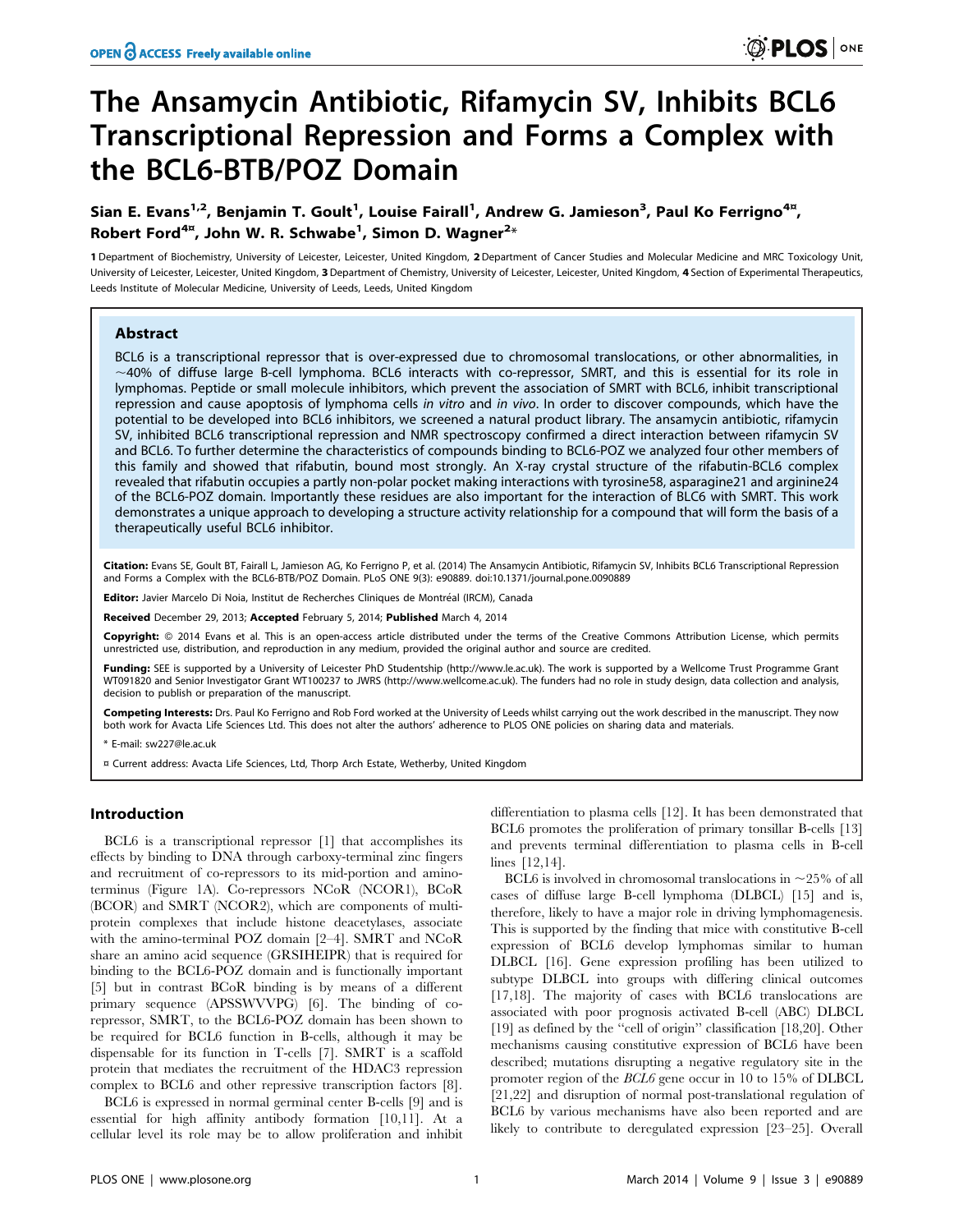

Figure 1. A natural product screen to identify novel inhibitors of BCL6 transcriptional repression. (A) Schematic of BCL6 showing aminoterminal POZ domain (red), carboxy terminal zinc fingers (yellow) and mid portion containing PEST domains (blue). Different proteins associate with the three portions of BCL6. NCoR, BCoR and SMRT associate with the POZ domain, MTA3 and NuRD with the mid portion and ETO1 with the zinc fingers. (B) Illustration of the screening strategy. BCL6 (green) is shown associating with its binding site cloned upstream of a luciferase reporter gene. Without any compound, or with an inactive compound i.e. one that does not bind BCL6, luciferase output is repressed but in the presence of active compound BCL6 mediated repression is prevented and output of luciferase increases. (C) Screening results for half a plate (40 compounds) from the natural product library. The black bar (furthest left) is the mean negative control i.e. transfected cells without test compound, and the black horizontal line the mean value across the entire screen. The red bar shows rifamycin SV. (D) The effect of rifamycin is due to inhibition of BCL6 transcriptional repression. HEK293T cells were co-transfected with a BCL6 expression construct and a luciferase reporter. Transcriptional repression due to BCL6 was relieved by rifamycin SV (R), but not by an agent that was ineffective in the screen (D). doi:10.1371/journal.pone.0090889.g001

BCL6 is an important oncogene in DLBCL but it is also expressed from an un-rearranged locus in follicular lymphoma, Burkitt's lymphoma and nodular lymphocyte predominant Hodgkin's lymphoma. Although its role has not been investigated in detail in these diseases it is also likely to contribute to cellular proliferation and survival.

A peptide corresponding to the region of SMRT interacting with the BCL6-POZ domain has been demonstrated to be functionally active in vitro and in vivo [26,27]. The peptide prevents normal germinal center formation in mice and when administered to BCL6 dependent cell lines or primary lymphoma cells causes apoptosis. A combination of computer assisted drug design and screens of small molecule libraries led to the identification of a compound, 79–6, that binds in the SMRT binding groove in the BCL6 POZ domain [28]. 79–6 is also functionally active in vivo and causes apoptosis of BCL6 dependent lymphoma cell lines. However, there are on-going efforts to carry out further small molecule library screens for BCL6 inhibitors.

Here we report the identification of a direct interaction between the BCL6 POZ domain and members of the ansamycin antibiotic family: rifamycin SV and rifabutin. This represents a novel nonbactericidal activity of the rifamycin family of antibiotics. Rifabutin was found to cause the largest chemical shift perturbations by NMR and a crystal structure of BCL6 in complex with rifabutin reveals new insights into the structure activity relationships required for potential therapeutic agents to disrupt the SMRT/BCL6 interaction.

#### Materials and Methods

#### Luciferase reporter screening assay

A BCL6 reporter construct as previously described [12] was transfected into DG75 an EBV negative Burkitt's lymphoma cell line utilising Nucleofector program O-006 (Lonza Group Ltd, Basel, Switzerland). A natural product library (TimTec, Newark, DE, USA) was purchased unsolvated and solvated to a concentration of 10 mM with DMSO. After each compound was effectively solvated,  $5 \mu l$  was added to the corresponding wells in a daughter plate and diluted with 95 µl of sterile water. From the daughter plate,  $3 \mu l$  of compound was pipetted into  $22 \mu l$  of complete RPMI 1640 in quadruplicate into each different assay plate. The compounds were diluted into each assay plate at a concentration of 20  $\mu$ M. One batch of DG-75 cells was transfected with BCL6 reporter construct with a standard amount of a construct expressing Renilla luciferase as a transfection control. The transfected cells were then incubated at  $37^{\circ}$ C for 16 to 20 hours. The assay plates were centrifuged and  $50 \mu l$  of the transfected cells were pipetted into the designated wells on the assay plate. The transfected cells were incubated for 12 hours with the compounds before harvesting and determination of luciferase activity.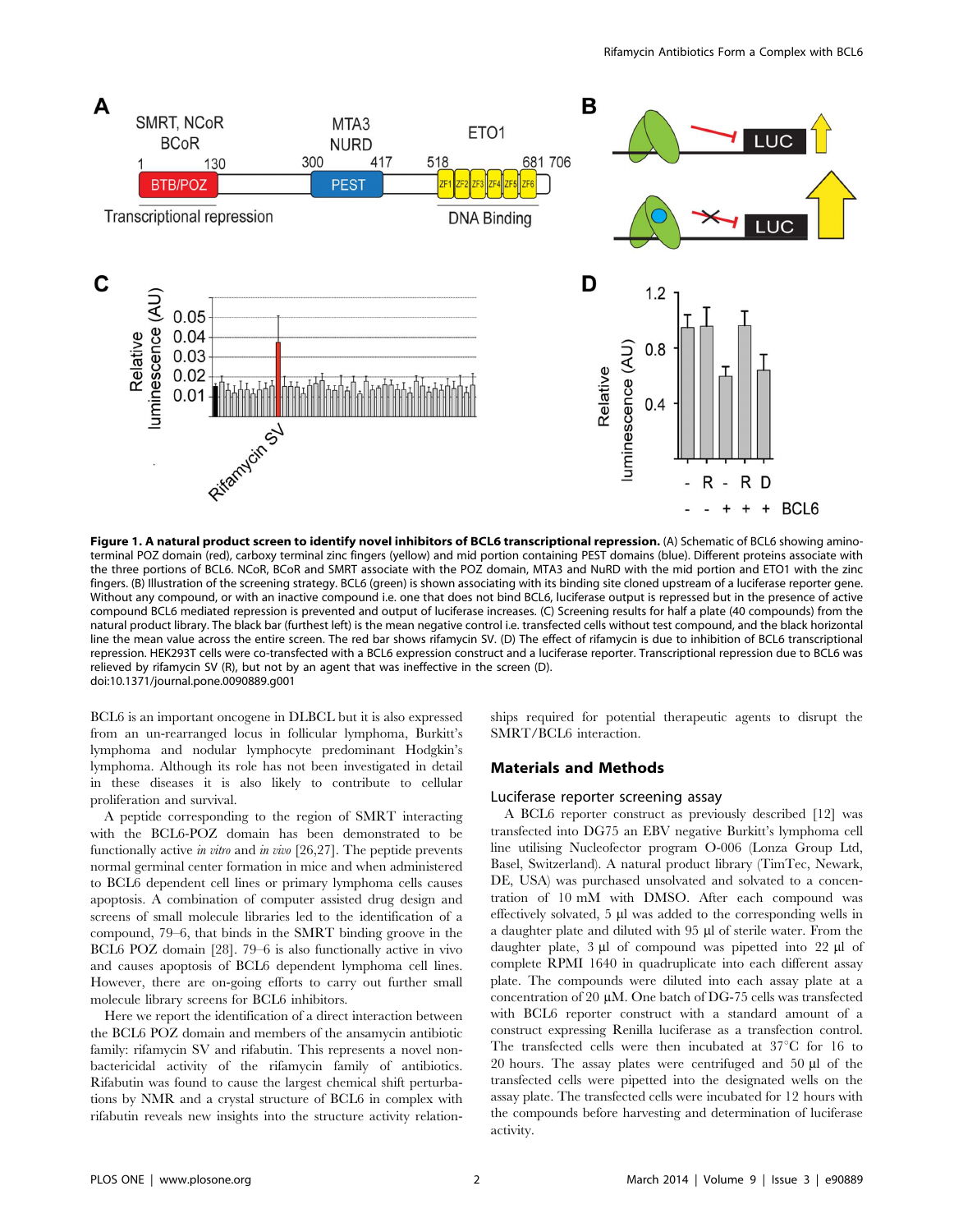HEK293T cells were seeded at  $2\times10^4$  cells/well in 96-well plates and following 24 hours in culture were co-transfected with a BCL6 reporter vector (100 ng), Renilla luciferase control vector (100 ng) and a full-length BCL6 expression plasmid (200 ng) using polyethylenimine (PEI) (Sigma, St. Louis, MO, USA). Compound  $(5 \mu M)$  was added and cells were lysed, harvested and luciferase activity determined after 24 hours. Each condition was carried out in triplicate.

#### Protein expression and purification

DNA encoding the POZ domain (residues 7 to 128) of human BCL6 (Figure 1A), with cysteine8 mutated to glutamine, cysteine67 mutated to arginine and cysteine84 mutated to asparagine, was cloned into a vector containing a 58-amino acid GB1 solubility enhancement tag, a  $6 \times$  histidine affinity tag and a TEV cleavage site (PROTEX, University of Leicester; [\(http://www2.le.ac.uk/department/biochemistry/research-](http://www2.le.ac.uk/department/biochemistry/research-groups/protex)

[groups/protex](http://www2.le.ac.uk/department/biochemistry/research-groups/protex))). Constructs were expressed in the E.coli strain Rosetta (DE3) (Novagen, Merck Chemicals Ltd., Beeston, UK) (Figures S<sub>1</sub>A and S<sub>1B</sub>). For preparation of <sup>15</sup>N-labelled samples bacteria were cultured 2M9 minimal media containing 1 g of <sup>15</sup>N-ammonium chloride per liter. For crystallisation and fluorescence polarisation E. coli were cultured in 2xYT medium. Bacteria were cultured at 37°C BCL6-POZ was purified using Ni-NTA resin and subsequent buffer exchange into 50 mM sodium phosphate pH 6, 300 mM NaCl, 5 mM DTT. Following TEV cleavage overnight at  $4^{\circ}$ C the sample was further purified by gel filtration using a Superdex S200 column (GE Healthcare, Amersham, UK). Protein concentrations were measured using Bio-Rad Protein Assay (Bio-Rad, Hercules, CA, USA).

#### Peptide Synthesis and Fluorescence Polarization

Fmoc-protected amino acids were purchased from Novabiochem (Merck Chemicals Ltd, Nottingham, UK) or PolyPeptide Group (Strasbourg, France) (Fmoc-homophenylalanine, Fmoc-Styrylalanine, Fmoc-1-naphthylalanine & Fmoc-2-naphthylalanine) and were used as received. Peptides were synthesized on a CEM Liberty 1 automated microwave-assisted solid-phase peptide synthesizer (CEM Corporation, Buckingham, UK) using a 30 mL Teflon reactor vessel on 0.05 mmol scale using Fmoc-Arg(Pbf)-Wang resin (100–200 mesh) (substitution: 0.63 mmol/g). Peptide solutions were made in PBS containing 1 mM tris-(2 carboxyethylphosphine) and then coupled via the amino-terminal cysteine to the thiol-reactive BODIPY TMR dye (Invitrogen, Paisley, UK) in accordance with manufactures instructions. Unreacted dye was removed by gel filtration using a PD-10 column (GE Healthcare). Fluorescence polarization experiments were performed in a black 96 well assay plate (Corning, Amsterdam, The Netherlands). Titrations were performed using a fixed concentration of SMRT peptide, with increasing concentration of the BCL6-POZ domain protein, in a final volume of 100  $\mu$ l of assay buffer (PBS, 0.05% (v/v) Triton X-100, 0.1 mg/mL BSA). The plate was mixed by shaking for 1 min and measurements were then taken using a Victor X5 plate reader (Perkin Elmer, Waltham, MA, USA) at room temperature with an excitation wavelength of 531 nm and an emission wavelength of 595 nm. Experiments were performed in triplicate and data were analysed using GraphPad Prism (version 6.0, GraphPad Software, Inc., San Diego, CA, USA). Kd values were calculated by nonlinear curve fitting using a one-site binding (hyperbola).

#### NMR spectroscopy

All NMR experiments were performed at 303 K using Bruker AVANCE DRX 600 or AVANCE AVII 800 spectrometers both equipped with CryoProbes. Titrations were carried out using 280 mM BCL6-POZ in 50 mM sodium phosphate pH 6, 300 mM NaCl, 5 mM DTT, 5% v/v  $D_2O$ . Compounds were resuspended in deuterated DMSO (DMSO-d6). 2D <sup>1</sup>H<sup>15</sup>N heteronuclear single-quantum correlation (HSQC) spectra were acquired with transverse relaxation optimization (TROSY) [29] using 32 scans and 92 increments. <sup>1</sup>H<sup>15</sup>N HSQC spectra were collected on BCL6-POZ alone and then with increasing amount of compound. Data were analyzed using CCPN Analysis [30].

#### Crystallization and X-ray structure determination

Crystals of the BCL6-POZ domain were obtained using the sitting drop vapor diffusion method at room temperature (Figure S1) BCL6-POZ was concentrated to 3.8 mg/ml and crystallised in the presence of rifabutin at a ratio of 1:8. In detail 1 ml of BCL6-POZ in 50 mM sodium phosphate pH 6, 300 mM NaCl, 5 mM DTT (in the presence or absence of rifabutin) was mixed with 1 µl reservoir solution (20% PEG 6000, 100 mM sodium citrate, pH 5). Crystals grew in the space group P1 21 1. Data were collected to 2.3 Å on the microfocus beam line I24 at the Diamond Light Source, Didcot, Oxfordshire. Data were processed and integrated using XDS, iMosflm, Pointless and Aimless [31,32]. The structure was solved using molecular replacement using Phaser [33] and the BCL6-POZ domain from the BCL6/SMRT structure (1R2B, [34]). Model fitting and refinement were performed using Coot and Refmac [35,36]. Statistics of the refinement are presented in Table 1. The  $R_{free}$ remained higher than expected probably due to the small size of the crystals and slightly streaky nature of the diffraction.

#### Accession numbers

Coordinates and structure factors for the BCL6-POZ domain (residues 7–128) – Rifabutin complex have been deposited in the Protein Data Bank (ID code 4CP3).

#### Results

#### Natural Product Screen for inhibitors of the BCL6-SMRT interaction

Natural products form the basis for many drugs in clinical use. Despite their chemical complexity, they have other properties such as cell permeability and relatively high bioavailability that make them attractive starting materials for screens in drug discovery projects. We screened a commercial natural product library consisting of 480 compounds for ability to prevent BCL6 induced transcriptional repression in the Burkitt's lymphoma cell line DG75 (Figure 1B). Nine compounds modified transcriptional activity of a reporter construct bearing BCL6 binding sites in DG75 (3 compounds repressing and 6 compounds enhancing luciferase activity) (Figure 1C and Figures S2 and S3). However, the BCL6 DNA binding sequence shares sequence similarities to that of the STAT family of transcription factors [10] and our results might reflect inhibition of transcription factors other than BCL6. Therefore, to show directly that BCL6 transcription was inhibited we co-transfected a BCL6 expression construct and a luciferase reporter into HEK293T cells that do not express endogenous BCL6. Luciferase expression was repressed by BCL6 and this was relieved by the addition of rifamycin SV (labelled R) (Figure 1D), which was detected in the initial library screen (Figure 1C), but not by the other eight compounds.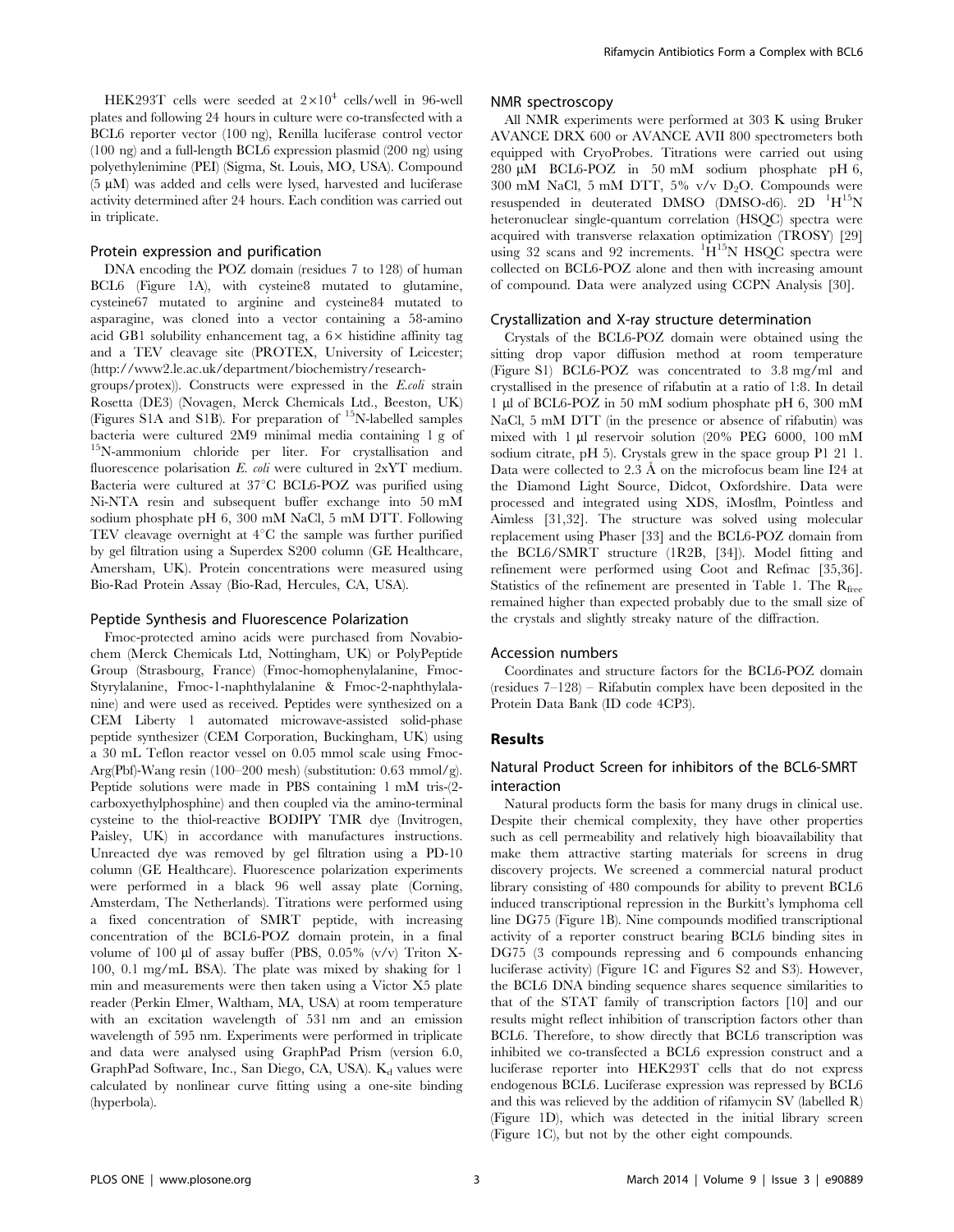Table 1. Data collection and refinement statistics (Molecular replacement).

| <b>BCL6/Rifabutin</b>         |                      |
|-------------------------------|----------------------|
| <b>Data Collection</b>        |                      |
| Space Group                   | P 1 21 1             |
| Cell dimensions               |                      |
| $a,b,c$ ( $\AA$ )             | 35.17, 54.83, 58.16  |
| $\alpha, \beta, \gamma$ (°)   | 90, 95.21, 90        |
| Resolution (Å)                | 39.82-2.3 (2.38-2.3) |
| $\mathsf{R}_{\mathsf{merge}}$ | 10.8 (51.8)          |
| $\sqrt{d}$                    | 9.8(4.1)             |
| Completeness (%)              | 97.13 (97)           |
| Redundancy                    | 3.0(2.9)             |
| <b>Refinement</b>             |                      |
| Resolution (Å)                | 2.3                  |
| No. reflections               | 9168                 |
| $R_{work}/R_{free}$           | 20.2/26.9            |
| No. Atoms                     | 2053                 |
| Protein                       | 1969                 |
| Ligand/ion                    | 61                   |
| Water                         | 23                   |
| <b>B-factors</b>              |                      |
| Protein                       | 27.9                 |
| <b>Rifabutin</b>              | 48                   |
| Water                         | 24.6                 |
| R.M.S. deviations             |                      |
| Bond lengths (Å)              | 0.013                |
| Bond angles (°)               | 1.885                |

\*Highest resolution shell is shown in parenthesis. doi:10.1371/journal.pone.0090889.t001

#### Rifamycin SV directly interacts with BCL6-POZ

In order to determine whether a direct interaction with BCL6 in solution was responsible for the observed effects on transcription, we utilized an NMR chemical shift perturbation assay. Work by others has demonstrated that the important interactions of BCL6 with co-repressors occur through the amino-terminal POZ domain, which also mediates homodimerisation [37]. The TROSY <sup>1</sup>H<sup>15</sup>N TROSY-HSQC NMR spectrum of the BCL6-POZ homodimer showed good dispersion and uniform line widths indicative of a stable well-folded protein (Figure S4). Addition of rifamycin SV (Figure 2A), resulted in a subset of peaks shifting in a concentration dependent manner (Figure 2B) supporting the hypothesis that rifamycin interacts directly with the BCL6-POZ domain. However, even at large excesses of rifamycin SV the chemical shift perturbations were relatively small and chemical shift changes continued to be detectable at high concentrations demonstrating that binding had still not reached saturation.

#### Screening of rifamycin derivatives

Rifamycin SV belongs to a family of ansamycin antibiotics, which have related structures, comprising a napthoquinone ring bridged by an aliphatic chain (Figure 2A and 2C). In order to determine whether other members of the family also bound to the BCL6-POZ domain we analysed the commercially available

compounds rifabutin, rifapentine, rifampicin and rifaximin as well as 3-formyl rifamycin, for interaction with the BCL6-POZ domain.

These derivatives all caused spectral changes of varying magnitude with the greatest shifts caused by rifabutin (Figure 2C and 2D). The estimated order of binding from weakest to strongest was: rifaximin, rifapentine, 3-formyl rifamycin, rifampicin, rifamycin SV and rifabutin. Comparison of the BCL6-POZ domain spectra on addition of rifamycin SV and rifabutin (Figures 2B and 2D) showed small differences in the observed shifts of some peaks suggesting minor differences in binding in solution. By plotting the chemical shift change  $(\delta \Delta)$  of the most shifted peak, as a function of rifabutin concentration it was possible to estimate the Kd of the interaction as being in the order of  $\sim$ 1 mM.

#### Structure of the BCL6-POZ- Rifabutin complex

To explore further the atomic details of the interaction we crystallized the BCL6-POZ domain in complex with rifabutin. Complex crystals were readily obtained and easily identified due to the purple colour of rifabutin (Figure S1C). Molecular replacement with the BCL6-POZ domain (1R2B, [34]) as search molecule produced a clear electron density map with extra density readily identifiable for rifabutin (Figure 3, Table 1). Despite the BCL6-POZ domain being a symmetrical dimer [2,3] only one molecule of rifabutin is present per dimer. The rifabutin is located at the dimer interface and binds to the surface that overlaps the surface bound by the SMRT and NCoR peptides [2,34]. The napthoquinone ring of rifabutin occupies the pocket, which is occupied by the residues histidine1426 of SMRT, histidine1352 of NCoR, or tryptophan509 of BCOR, in the three POZ domain co-repressor structures [6]. The most important interaction appears to be a  $\pi$ -stacking interaction with the aromatic ring of tyrosine58 of the BCL6-POZ domain. The aliphatic ''handle'' or macrocycle of rifabutin makes electrostatic interactions with asparagine21 and arginine24 (Figure 3).

A small molecule, 79–6, has been described previously and has been observed to bind in the same pocket at the BCL6:SMRT interface [28]. Comparison of the binding of SMRT peptide, 79–6 and rifabutin demonstrates remarkable similarities (Figure 4). Specifically apolar interactions with tyrosine58 and electrostatic interactions with asparagine21 and arginine24 are involved in the binding of all three molecules.

#### SMRT peptide containing artificial amino acids to explore binding to BCL6-POZ domain

In order to explore the importance of histidine1426 of SMRT or histidine1352 of NCoR for binding to the pocket in the BCL6- POZ domain, which is also occupied by rifabutin and 79–6 we synthesised SMRT/NCoR peptides with artificial amino acids replacing the histidine (Figure S5). By fluorescence polarisation the  $K_d$  of binding of the BCL6-POZ domain to labelled wild-type SMRT peptide was determined to be  $5 \mu$ M. All the artificial amino acids that were employed in the study showed reduced binding, as compared to wild-type peptide, but there were considerable differences in affinity. Whilst the peptide bearing a 1-naphthyl residue had a binding affinity of  $11 \mu M$  the 2-naphthyl peptide had a much lower affinity of  $154 \mu M$  (Figure 5A). Homophenylalanine and styryl derivatives had intermediate affinities. Modelling of these artificial amino acids, such that they have the same orientation as tryptophan509 of BCOR and histidine1426 of SMRT [6], suggested explanations for this data (Figure 5B, 5C and 5D). Whilst 1-naphthyl is oriented within the pocket, 2-naphthyl clashes with the BCL6-POZ domain, which is likely to prevent significant binding. Homophenylalanine and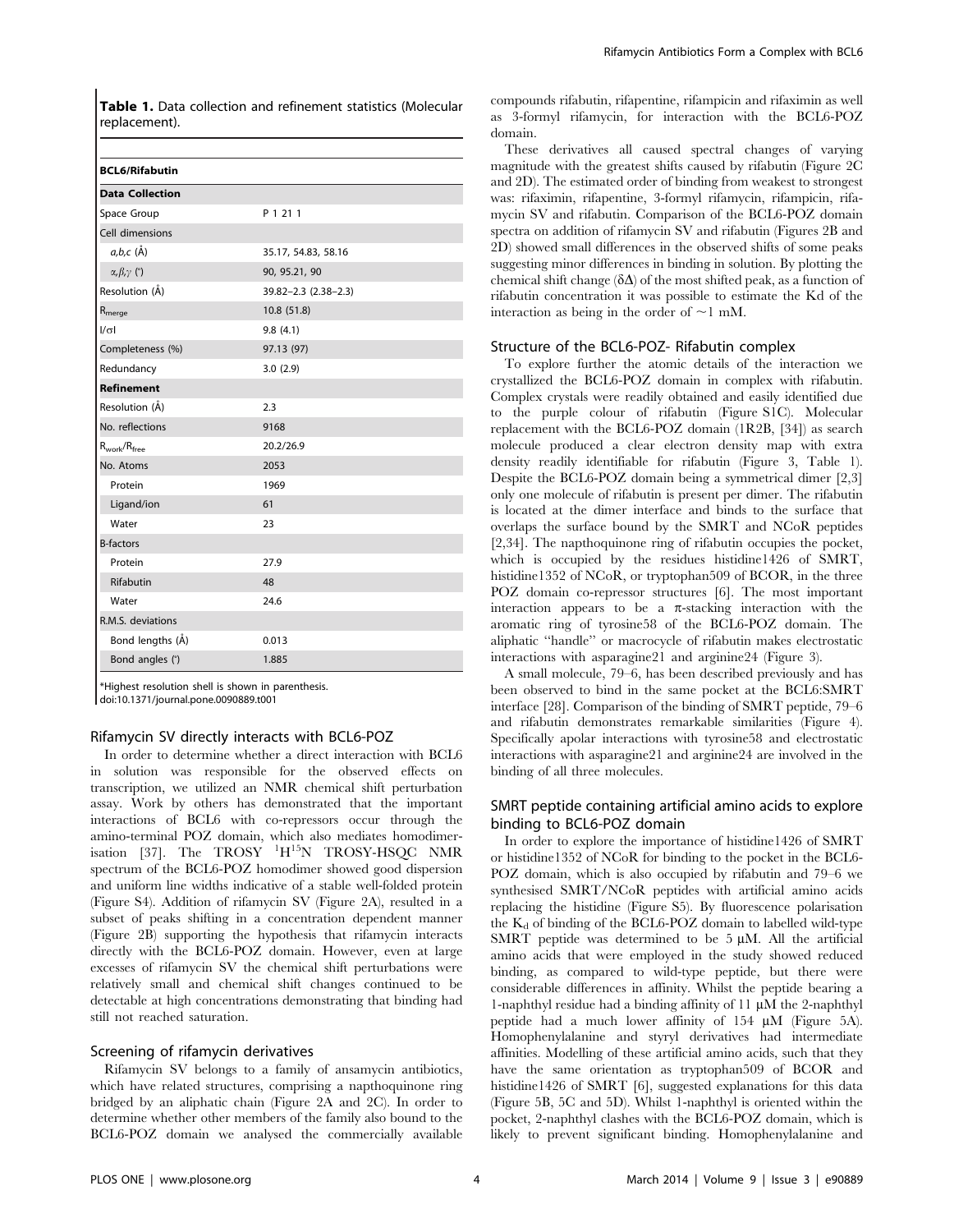

Figure 2. Rifamycin SV and its derivative, rifabutin, bind directly to the BCL6-POZ domain. Schematic diagram to compare the structures of (A) rifamycin SV and (C) rifabutin. These two compounds differ with respect to the side chains on C-3 and C-4. (B) and (D) TROSY <sup>1</sup>H, <sup>15</sup>N HSOC spectra of 280 µM BCL6-POZ domain. (B) Chemical shift changes due to rifamycin SV. An overlay of the spectra of BCL6-POZ domain alone (green) and in the presence of a 16:1 molar ratio of rifamycin (purple). (D) Chemical shift changes due to rifabutin with an overlay of the spectra of BCL6-POZ domain alone (green) and in the presence of 4:1 (light blue), 8:1 (red) and 16:1 (purple) molar ratios of rifabutin. doi:10.1371/journal.pone.0090889.g002

styryl side chains were employed to place aromatic rings, potentially capable of interacting with tyrosine58 closer to the BCL6-POZ domain than is histidine1426 in the wild-type structure. Binding affinity was again reduced demonstrating the stringent requirements for compounds that are to be lead molecules as BCL6 inhibitors.

#### **Discussion**

There is interest in developing BCL6 inhibitors because this transcription factor is required for proliferation and survival of several types of non-Hodgkin's lymphoma and nodular lymphocyte predominant Hodgkin's lymphoma and proof of principle studies have demonstrated the efficacy of inhibiting BCL6 in diffuse large B-cell lymphoma [27,28]. The rifamycins and especially rifabutin are attractive starting materials for producing a clinically useful BCL6 inhibitor because of their high lipid solubility, extensive tissue penetrance and long half-life [38].

We have demonstrated that rifamycin SV and rifabutin, members of the ansamycin antibiotic family, that have clinical uses in the prevention or treatment of bacterial infections due to binding and inhibition of bacterial DNA-dependent RNA polymerase, are able to bind the BCL6-POZ domain.

This result is functionally significant as demonstrated by inhibition of BCL6 transcriptional repression by rifamycin SV. The luciferase reporter assay we employed produced 9 ''hits'' of which only rifamycin SV bound to BCL6. Three of the compounds appeared to enhance transcriptional repression i.e. reduced luciferase production, and for one of these compounds (Figure S2A) the explanation may be that it is a known inhibitor of firefly luciferase (Figure S3B) [39].

Rifamycin SV is derived from rifamycin B (the natural fermentation product of Streptomyces mediterranei) by removal of the glycolic group bound to C-4. The rifamycins are potent inhibitors of bacterial DNA dependent RNA polymerase [40] and are utilised in the treatment of tuberculosis. Another property of these compounds, their high lipid solubility, may help to penetrate the bacterial wall. Structurally, the rifamycins consist of a naphthoquinonic chromophore, which is spanned by an aliphatic bridge between the nitrogen on C-2 and the oxygen on C-12 of the napthoquinone moiety (Figure 2A and 2C). The members of the family differ primarily in the side chains on C-3 and C-4. We demonstrate that rifamycins bind with different strengths to the BCL6 POZ domain. These agents largely differ in the side chain attachments to C-3 and C-4, which do not appear to make significant interactions with the protein in our crystal structure. One possibility is that the side-chains alter the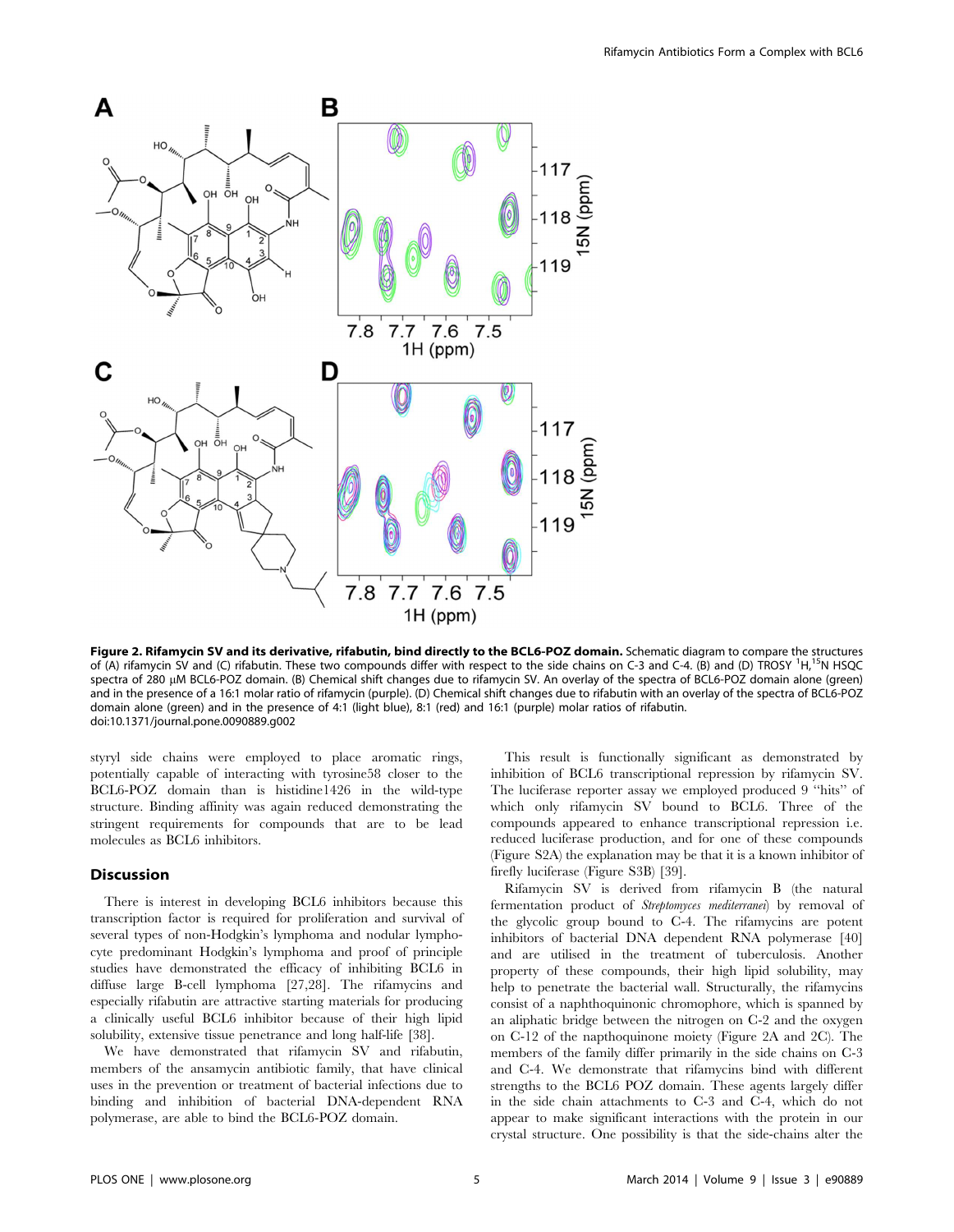

Figure 3. Crystal structure of rifabutin and BCL6-POZ domain. Electron density corresponding to rifabutin, following refinement, in the context of surrounding electron density demonstrating the proximity of (A) tyrosine58 from one monomer of the POZ dimer and (B) asparagine21 and arginine24 from the other monomer. (C) Surface representation of BCL6-POZ with basic residues (including asparagine21 and arginine24) in blue and acidic residues in red. The napthoquinone rings of rifabutin are in proximity to tyrosine58 whilst the aliphatic bridge is adjacent to the basic surface. doi:10.1371/journal.pone.0090889.g003

rigidity of the molecule to alter the fit in the lateral groove of the POZ domain dimer. Supporting the view that the C-3/C-4 side chains are important in modulating function, others have shown that rifamycin SV can inhibit amyloid fibril formation through disruption of interactions between fibril aromatic rings that are required for elongation whereas rifaximin does not have this effect [41].

SMRT and NCoR occupy a binding pocket that is present in the apo i.e. unliganded, form of BCL6. The co-repressor, BCOR, associates with BCL6 through interactions with the lateral groove as do SMRT and NCoR. Whilst SMRT and NCoR bind to the BCL6-POZ domain through identical sequences, GRSIHEIPR (residues 1422 to 1430 of SMRT and residues 1348 to 1356 of NCoR), there is no similarity to the BCL6 binding sequence of BCoR, APSSWVVPG. However, binding of peptides derived from SMRT and BCoR have been investigated in detail [6]. BCOR tryptophan509 and SMRT histidine1426 make similar contacts on the BCL6-POZ domain, namely with residues methionine51, cysteine53, serine54, glycine55, asparagine21, arginine24 and arginine28 [6]. The small molecule, 79–6, utilizes a subset of the interactions employed by the SMRT peptide for binding to the BCL6 POZ domain. Our X-ray crystallographic studies show that rifabutin occupies the pocket utilised by histidine in the SMRT and NCoR sequences and tryptophan in BCoR. The binding of rifabutin to the BCL6 POZ domain also appears very similar to that of the small molecule, 79–6, [28]. Collectively it seems likely that rifamycin SV and rifabutin can occupy a druggable pocket in the BCL6- POZ domain.

Macrocyclic compounds, of which rifamycin SV and rifabutin are examples, may have utility in perturbing protein-protein



Figure 4. BCL6-POZ domain in complex with rifabutin, 79–6 and the SMRT peptide. A section of the BCL6-POZ domain structure is shown binding; (A) rifabutin, (B) the SMRT peptide and (C) 79–6. doi:10.1371/journal.pone.0090889.g004

interactions and are also highly membrane permeable. We suggest that the rifamycins will be interesting compounds from which to develop BCL6 inhibitors.

#### Supporting Information

Figure S1 Protein purification and crystallisation of BCL6. (A) Coomassie stained polyacrylamide gel showing production of BCL6-POZ domain with a GB1 tag and TEV cleavage of the tag. (B) BCL6-POZ domain purified away from the GB1 tag by size exclusion gel filtration. Coomassie stained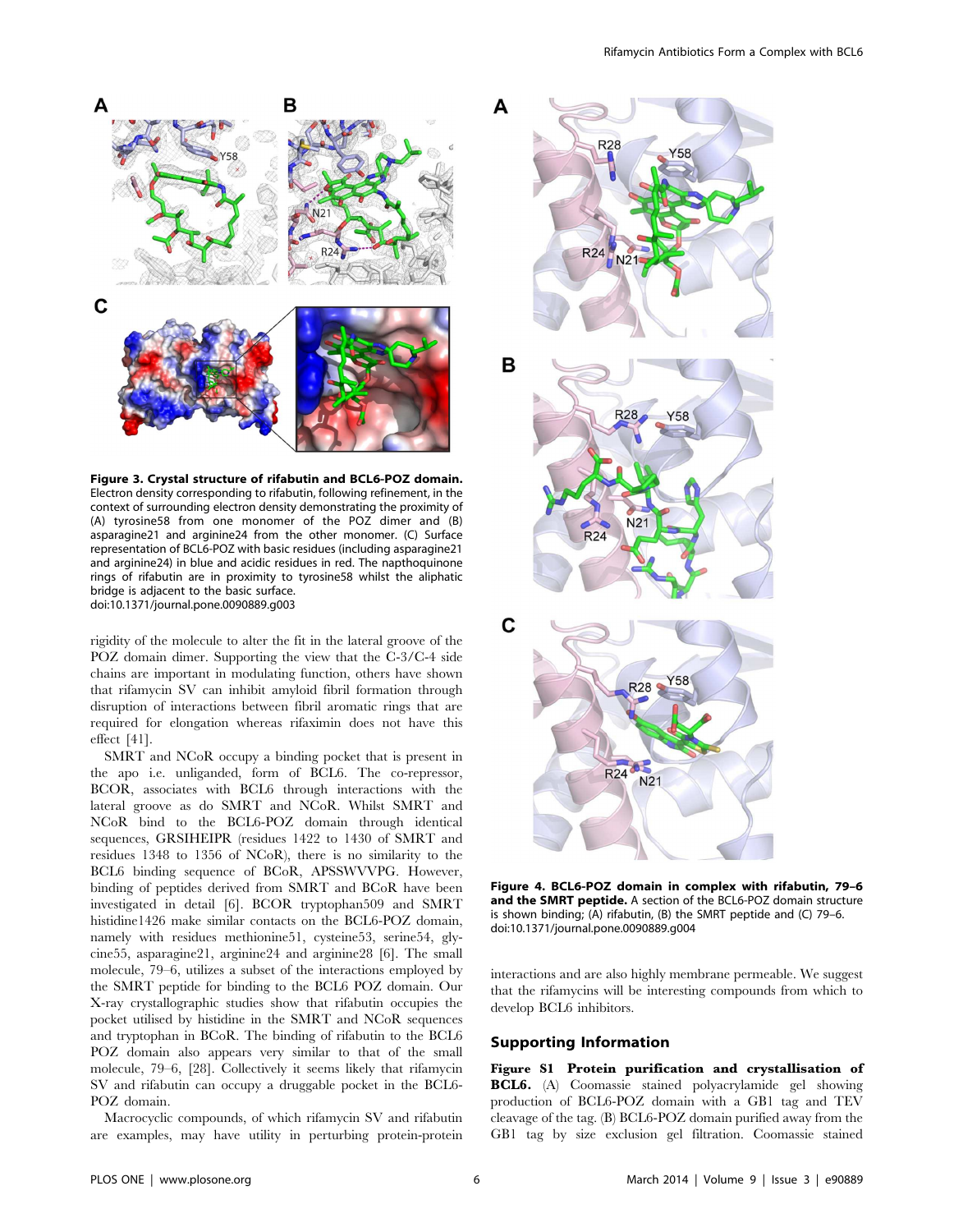

Figure 5. Binding requirements of the SMRT peptide explored utilising artificial amino acids to replace histidine. (A) Binding curves obtained by fluorescence polarisation for wild-type peptide and 1-napthyl, 2-napthyl, styryl and homophenylalanine substitutions of histidine1426 of SMRT. The  $K_d$  in  $\mu$ M (mean $\pm$ SEM) is presented to the right of the compound name. (B) Structure of wild-type SMRT peptide bound to the BCL6-POZ domain. Molecular modelling of (C) 1-naphthyl SMRT peptide and (D) 2-naphthyl SMRT peptide. doi:10.1371/journal.pone.0090889.g005

polyacrylamide gel showing fractions collected. (C) BCL6-POZ crystal mounted in a loop at the Diamond Synchrotron beamline I24 (Red box 25.9  $\mu$ m<sup>2</sup>). The crystals are faintly lilac having taken up the coloured rifabutin. (TIF)

Figure S2 Natural product library screening. Results for all 480 compounds are presented. Column to the left in orange is the mean negative control i.e. transfected cells without test compound, and the orange horizontal line the mean value across the entire screen. Compounds considered ''its''are represented as red columns and comprise 6 that relieve BCL6 transcriptional repression and 3, which appear to enhance repression. (TIF)

Figure S3 Structures of the 9 compounds that alter BCL6 transcriptional repression. The most widely used compound name is presented apart from one compound (A), which has no common name and for which the IUPAC nomenclature is stated. The chemical identifier (CID) from PubChem is also presented. (A to C) Three compounds that reduce luciferase activity. (D to I) Compounds that enhance luciferase activity, including (I) Rifamycin SV. (TIF)

#### Figure S4 TROSY  ${}^{1}H$ ,  ${}^{15}N$  HSQC NMR spectrum of the BCL6-POZ domain. (TIF)

Figure S5 Sequences of SMRT peptides. Sequences of SMRT peptides utilised in fluorescence polarisation experiments together with the structures of the artificial amino acids at the position of histidine1426 in the wild-type peptide. (A) wild-type SMRT, (B) 1-naphthyl-SMRT, (C) 2-naphthyl-SMRT, (D) homophenylalanine-SMRT and (E) styryl-SMRT. (TIF)

#### Acknowledgments

We thank the PROTEX facility at the University of Leicester for generating the BCL6 expression construct and the beamline staff at DIAMOND for help with data collection. 3-formyl-rifamycin was a gift from Professor Colin Fishwick, University of Leeds.

#### Author Contributions

Conceived and designed the experiments: SEE BTG PKF RF JWRS SDW. Performed the experiments: SEE BTG LF RF. Analyzed the data: SEE BTG LF JWRS SDW. Contributed reagents/materials/analysis tools: AGJ. Wrote the paper: SEE BTG LF JWRS SDW.